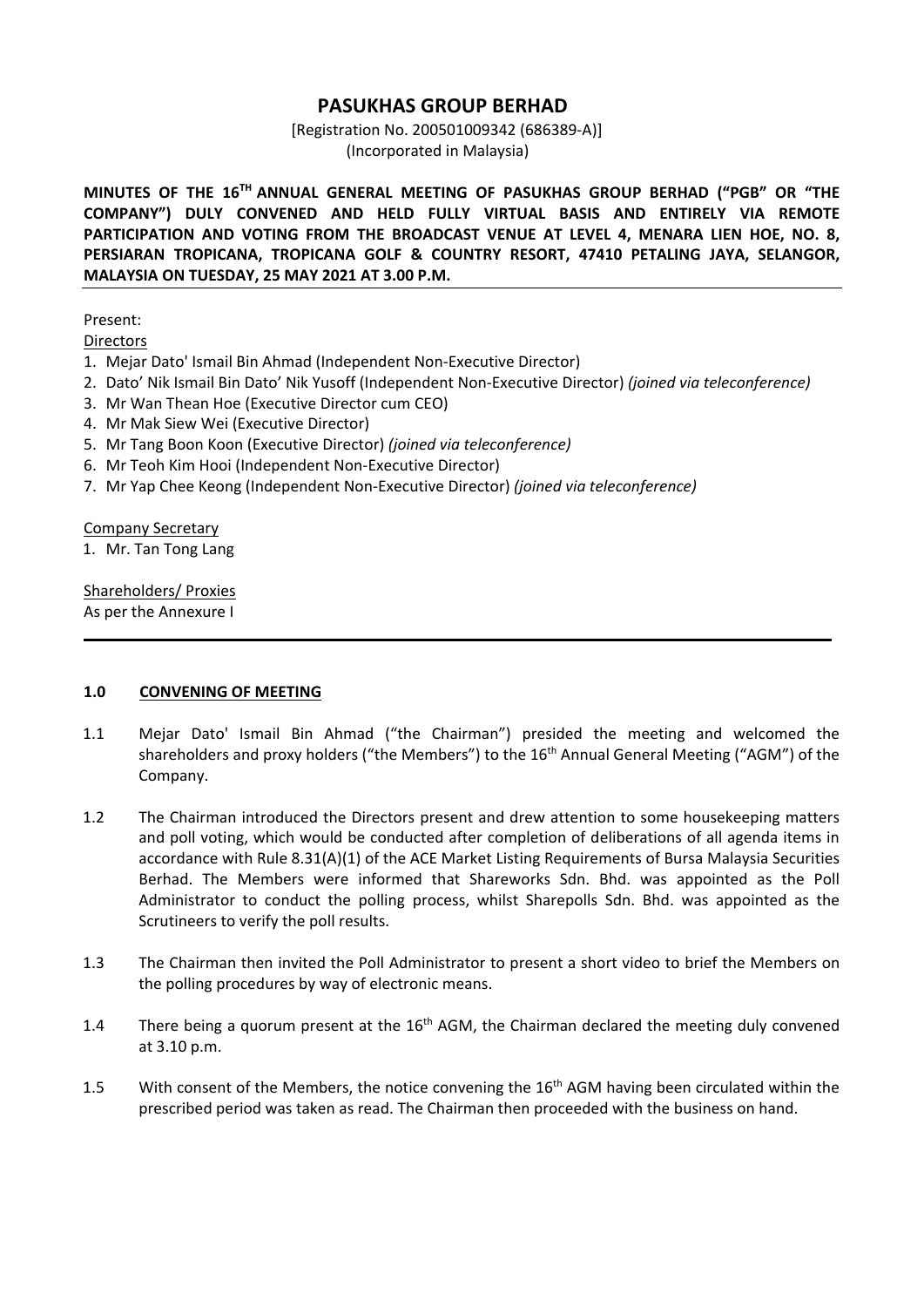### **2.0 AUDITED FINANCIAL STATEMENTS FOR THE FINANCIAL YEAR ENDED 31 DECEMBER 2020 TOGETHER WITH THE REPORTS OF THE DIRECTORS AND AUDITORS THEREON**

- 2.1 The Chairman informed that the audited financial statements in respect of the financial year ended 31 December 2020 ("Audited Financial Statements") was meant for discussion only, and therefore, it would not be put forward for voting, in accordance with Section  $340(1)(a)$  of the Companies Act, 2016.
- 2.2 Thereafter, the Chairman welcomed questions from the Members in respect of the Audited Financial Statements. As there were no questions raised by the Members, the Chairman proceeded with the next item on the agenda.

### **3.0 ORDINARY RESOLUTION 1 TO RE‐ELECT WAN THEAN HOE WHO RETIRES PURSUANT TO CLAUSE 97 OF THE COMPANY'S CONSTITUTION AND WHO BEING ELIGIBLE, HAS OFFERED HIMSELF FOR RE‐ELECTION**

- 3.1 The Chairman informed that the next item on the agenda was to re-elect Mr Wan Thean Hoe who was retiring pursuant to Clause 97 of the Company's Constitution and being eligible, had offered himself for re-election.
- 3.2 The Chairman sought questions from the Members. There being no questions raised by Members, the Chairman proceeded with the next agenda of the meeting.

### **4.0 ORDINARY RESOLUTION 2**

### **TO RE‐ELECT MEJAR DATO' ISMAIL BIN AHMAD WHO RETIRES PURSUANT TO CLAUSE 104 OF THE COMPANY'S CONSTITUTION AND WHO BEING ELIGIBLE, HAS OFFERED HIMSELF FOR RE‐ELECTION**

- 4.1 As the agenda was related to the Chairman, Mr Mak Siew Wei ("Mr Mak") had facilitated the agenda. Mr Mak informed that the next item on the agenda was to re-elect Mejar Dato' Ismail who was retiring pursuant to Clause 104 of the Company's Constitution and being eligible, had offered himself for re‐election
- 4.2 Mr Mak sought questions from the Members. There being no questions raised by Members, Mr Mak had invited the Chairman to facilitate the conduct of the next agenda of the meeting.

### **5.0 ORDINARY RESOLUTION 3**

**TO RE‐ELECT DATO' NIK ISMAIL BIN DATO' NIK YUSOFF WHO RETIRES PURSUANT TO CLAUSE 104 OF THE COMPANY'S CONSTITUTION AND WHO BEING ELIGIBLE, HAS OFFERED HIMSELF FOR RE‐ ELECTION** 

- 5.1 The Chairman informed that the next item on the agenda was to re-elect Dato' Nik Ismail Dato' Nik Yusoff who was retiring pursuant to Clause 104 of the Company's Constitution and being eligible, had offered himself for re-election.
- 5.2 The Chairman sought questions from the Members. There being no questions raised by Members, the Chairman proceeded with the next agenda of the meeting.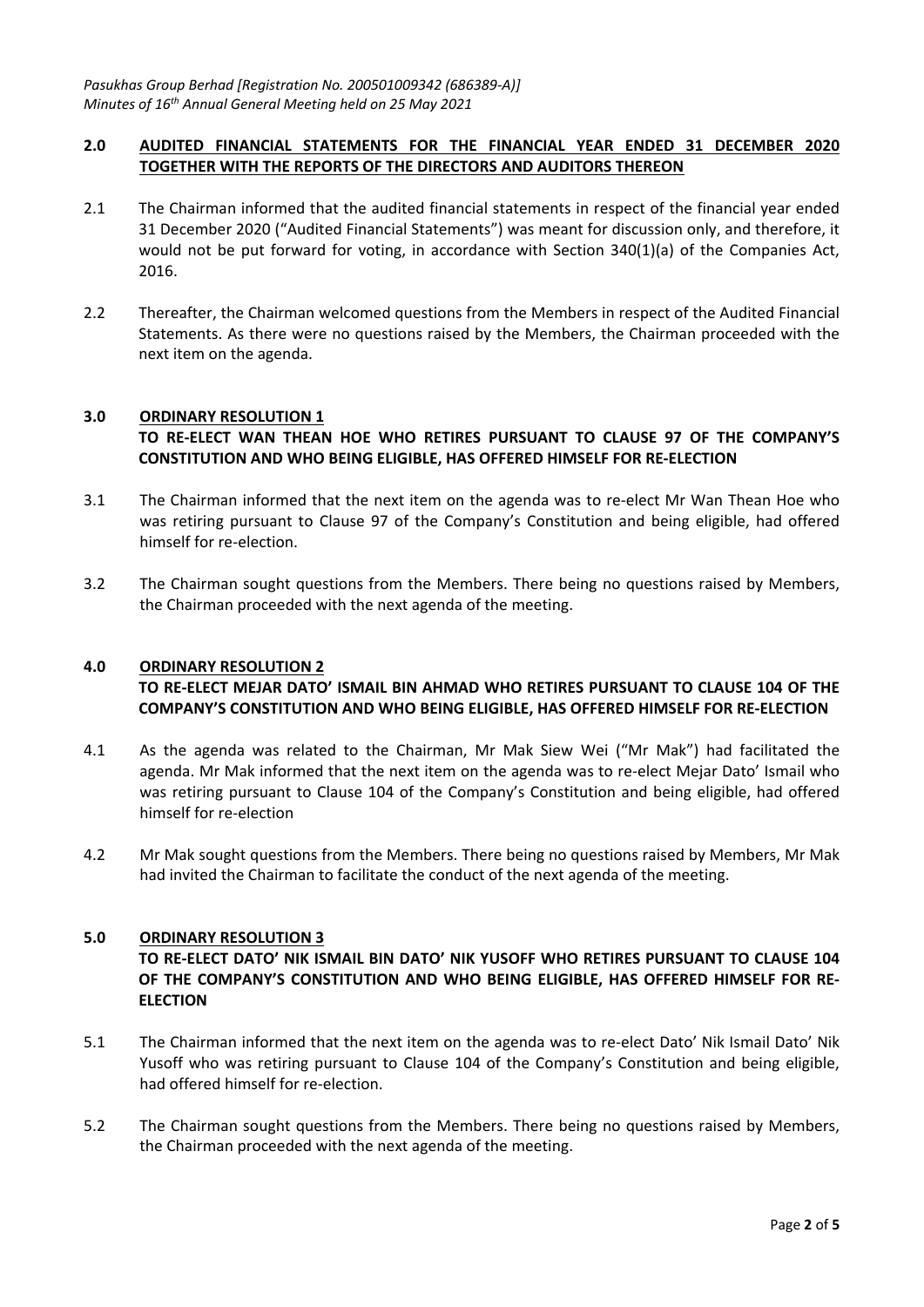### **6.0 ORDINARY RESOLUTION 4**

### **TO RE‐ELECT MAK SIEW WEI WHO RETIRES PURSUANT TO CLAUSE 104 OF THE COMPANY'S CONSTITUTION AND WHO BEING ELIGIBLE, HAS OFFERED HIMSELF FOR RE‐ELECTION**

- 6.1 The Chairman informed that the next item on the agenda was to re-elect Mr Mak Siew Wei who was retiring pursuant to Clause 104 of the Company's Constitution and being eligible, had offered himself for re‐election.
- 6.2 The Chairman sought questions from the Members. There being no questions raised by Members, the Chairman proceeded with the next agenda of the meeting.

### **7.0 ORDINARY RESOLUTION 5 TO RE‐ELECT TANG BOON KOON WHO RETIRES PURSUANT TO CLAUSE 104 OF THE COMPANY'S CONSTITUTION AND WHO BEING ELIGIBLE, HAS OFFERED HIMSELF FOR RE‐ELECTION**

- 7.1 The Chairman informed that the next item on the agenda was to re-elect Mr Tang Boon Koon who was retiring pursuant to Clause 104 of the Company's Constitution and being eligible, had offered himself for re-election.
- 7.2 The Chairman sought questions from the Members. There being no questions raised by Members, the Chairman proceeded with the next agenda of the meeting.

### **8.0 ORDINARY RESOLUTION 6**

### **TO APPROVE THE PAYMENT OF DIRECTORS' FEES AMOUNTING TO RM600,000 TO THE DIRECTORS OF THE COMPANY FOR THE FINANCIAL PERIOD FROM 1 JANUARY 2020 UP TO THE CONCLUSION OF THE 17TH AGM**

- 8.1 The Chairman informed that the next agenda was to approve the payment of directors' fees amounting to RM600,000 to the Directors of the Company from the financial period from 1 January 2020 up to the conclusion of the  $17<sup>th</sup>$  AGM.
- 8.2 The Chairman sought questions from the Members. There being no questions raised by Members, the Chairman proceeded with the next agenda of the meeting.

### **9.0 ORDINARY RESOLUTION 7**

### **TO APPROVE THE PAYMENT OF DIRECTORS' BENEFITS TO THE DIRECTORS OF THE COMPANY AND ITS SUBSIDIARIES UP TO AN AMOUNT OF RM1,000,000 FOR THE FINANCIAL PERIOD FROM 1 JULY 2021 UP TO THE CONCLUSION OF THE 17TH AGM**

- 9.1 The Chairman informed that the next agenda was to approve the payment of Directors' Benefits to the Directors of the Company and its subsidiaries up to an amount of RM1,000,000 for the financial period from 1 July 2021 up to the conclusion of the 17th AGM.
- 9.2 The Chairman sought questions from the Members. There being no questions raised by Members, the Chairman proceeded with the next agenda of the meeting.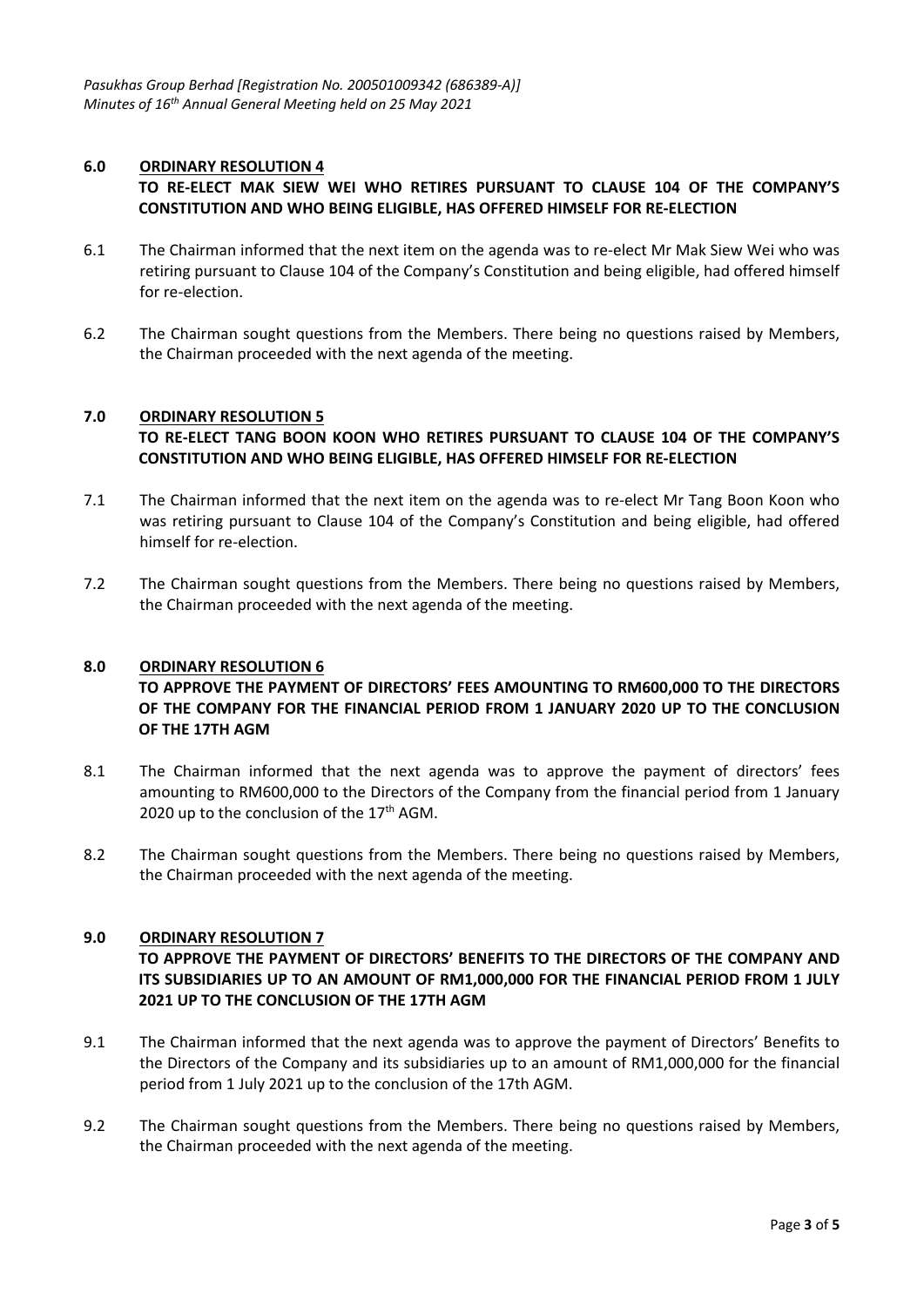### **10.0 ORDINARY RESOLUTION 8 TO RE‐APPOINT MESSRS. CROWE MALAYSIA PLT AS AUDITORS OF THE COMPANY AND TO HOLD OFFICE UNTIL THE CONCLUSION OF THE NEXT AGM AT SUCH REMUNERATION TO BE DETERMINED BY THE DIRECTORS OF THE COMPANY**

- 10.1 The Chairman informed that the next agenda was to re-appoint Messrs Crowe Malaysia PLT as Auditors of the Company and to hold office until the conclusion of the next AGM at such remuneration to be determined by the Directors of the Company.
- 10.2 The Chairman sought questions from the Members. There being no questions raised by Members, the Chairman proceeded with the next agenda of the meeting.

### **11.0 ORDINARY RESOLUTION 9 AUTHORITY TO ALLOT AND ISSUE SHARES IN GENERAL PURSUANT TO SECTIONS 75 AND 76 OF THE COMPANIES ACT, 2016**

- 11.1 The Chairman informed that the next agenda of the Meeting under special business was to seek a general mandate from the shareholders to authorise the Directors to allot and issue shares pursuant to Sections 75 and 76 of the Companies Act, 2016.
- 11.2 The Chairman further informed the Members that the Ordinary Resolution 9, if passed, the authority would give the Directors flexibility to allot and issue shares from time to time for such purposes as the Directors in their absolute discretion consider to be in the best interest of the Company, without having to convene separate general meetings, subject to the limitation that the shares to be allotted and issued do not exceed 20% of the issued share capital of the Company for the time being.
- 11.3 The Chairman sought questions from the Members. There being no questions raised by Members, the Chairman proceeded with the next agenda of the meeting.

### **12.0 SPECIAL RESOLUTION 1 PROPOSED AMENDMENTS TO THE CONSTITUTION OF THE COMPANY**

- 12.1 The Chairman informed that the next agenda of the Meeting was to approve for the Proposed Amendments to the Constitution of the Company.
- 12.2 The Chairman sought questions from the Members. There being no questions raised by Members, the Chairman proceeded with the next agenda of the meeting.

### **13.0 ANY OTHER BUSINESS**

- 13.1 The Chairman was advised by the Company Secretary that no notice had been received by the Company to transact any other business.
- 13.2 Thereafter, the polling process took place at 3.45 p.m.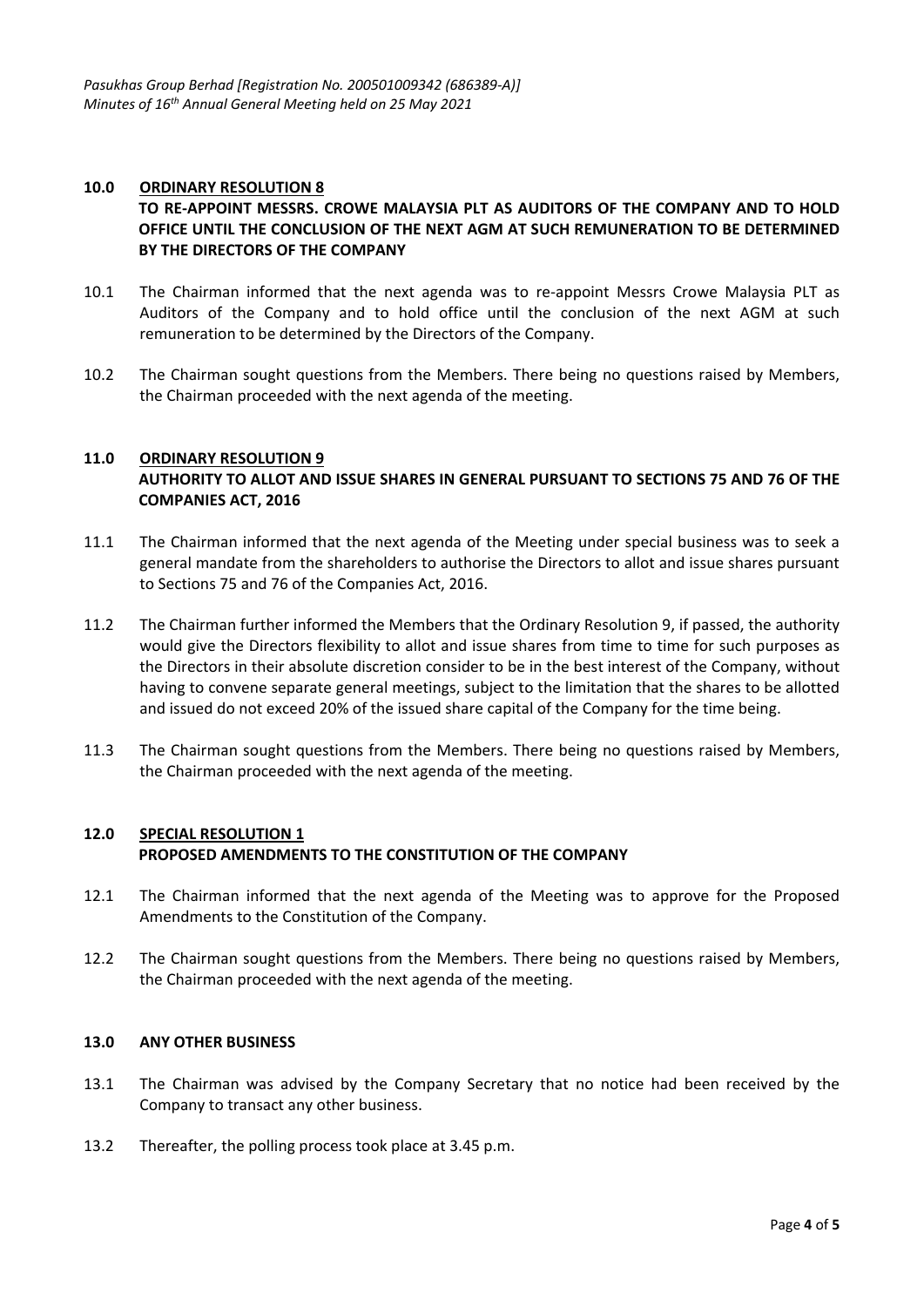### **14.0 DECLARATION OF RESULTS**

14.1 Upon completion of the polling process at 3.50 p.m., the Chairman announced the results of the poll voting after verification and confirmation by the Scrutineer and declared that, all nine (9) ordinary resolutions and one (1) special resolution as set out in the Notice of AGM dated 30 April 2021, carried, as attached hereto as Annexure II.

### **15.0 CLOSURE**

15.1 There being no other business, the AGM was closed at 3.55 p.m. with a vote of thanks to the Chairman.

**Confirmed as a correct record of the proceedings held thereat** 

\_\_\_\_\_\_\_\_\_\_\_\_\_\_\_\_\_\_\_\_\_\_\_\_\_\_\_\_

Chairman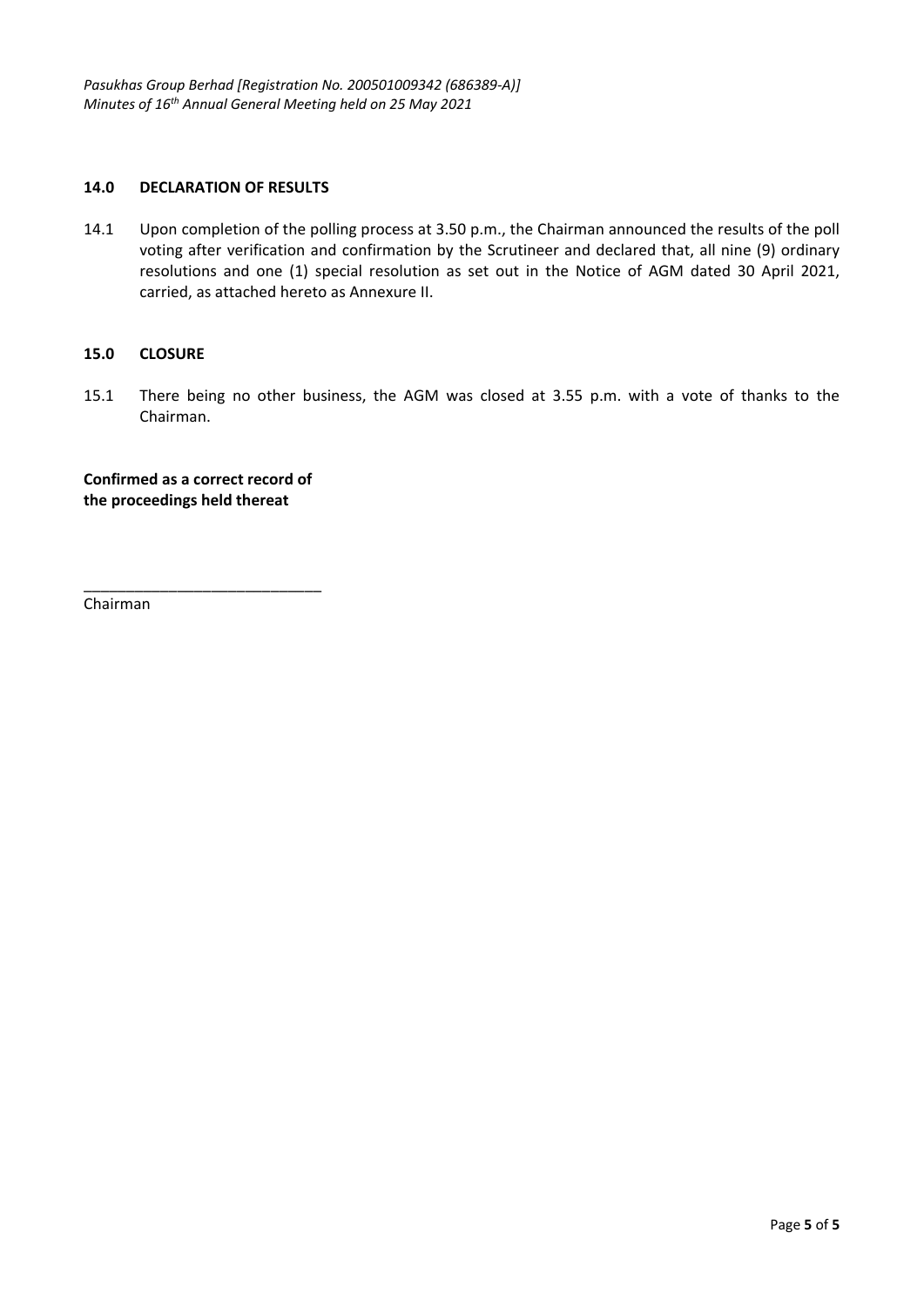PASUKHAS GROUP BERHAD ( $200501009342(686389-A)$ )

SIXTEENTH ANNUAL GENERAL MEETING (16TH AGM) ON 25-MAY-2021 AT 03:00 PN

### $\begin{array}{ll} & \textrm{AMEXURE} \ \texttt{I} \\ \textrm{EVENT ATTENDANCF STATIS} \end{array}$

|                                         |                                                                                                                              | り<br>こ<br>こ<br>2        |                              |                       |
|-----------------------------------------|------------------------------------------------------------------------------------------------------------------------------|-------------------------|------------------------------|-----------------------|
| ATTENDANCE TYPE                         | NO. OF HEADCOUNTS<br>$\frac{1}{2}$ and $\frac{1}{2}$ and $\frac{1}{2}$ and $\frac{1}{2}$ and $\frac{1}{2}$ and $\frac{1}{2}$ | NO. OF ACCOUNTS         | NO. OF SHARES / UNITS        | PERCENTAGE (%)        |
| <b>Holder Accounts</b>                  | $\overline{\mathbf{C}}$                                                                                                      | $\overline{\mathbb{C}}$ | 1,311,302                    | 0.079281              |
| Chairman Represented                    |                                                                                                                              | 48                      | 269,495,900                  | 16.293677             |
| Proxy Accounts                          |                                                                                                                              |                         |                              |                       |
| Chairman as Third Proxy                 |                                                                                                                              |                         |                              | 0.000000              |
| Corporate Representative                |                                                                                                                              |                         | 140,000                      | 0.008464              |
| Total Accounts Registered [A]           | C)                                                                                                                           |                         |                              | 0.000000              |
| Total Accounts (fr. ROD) [B]            | 6,061                                                                                                                        | 29<br>7,956             | 1,653,990,732<br>270,947,202 | 16.381422             |
| Total Accounts Unregistered [ B ] - [A] | <<br>≥∕Σ                                                                                                                     | 7,894                   | 1,383,043,530                | 00000000<br>83.618578 |



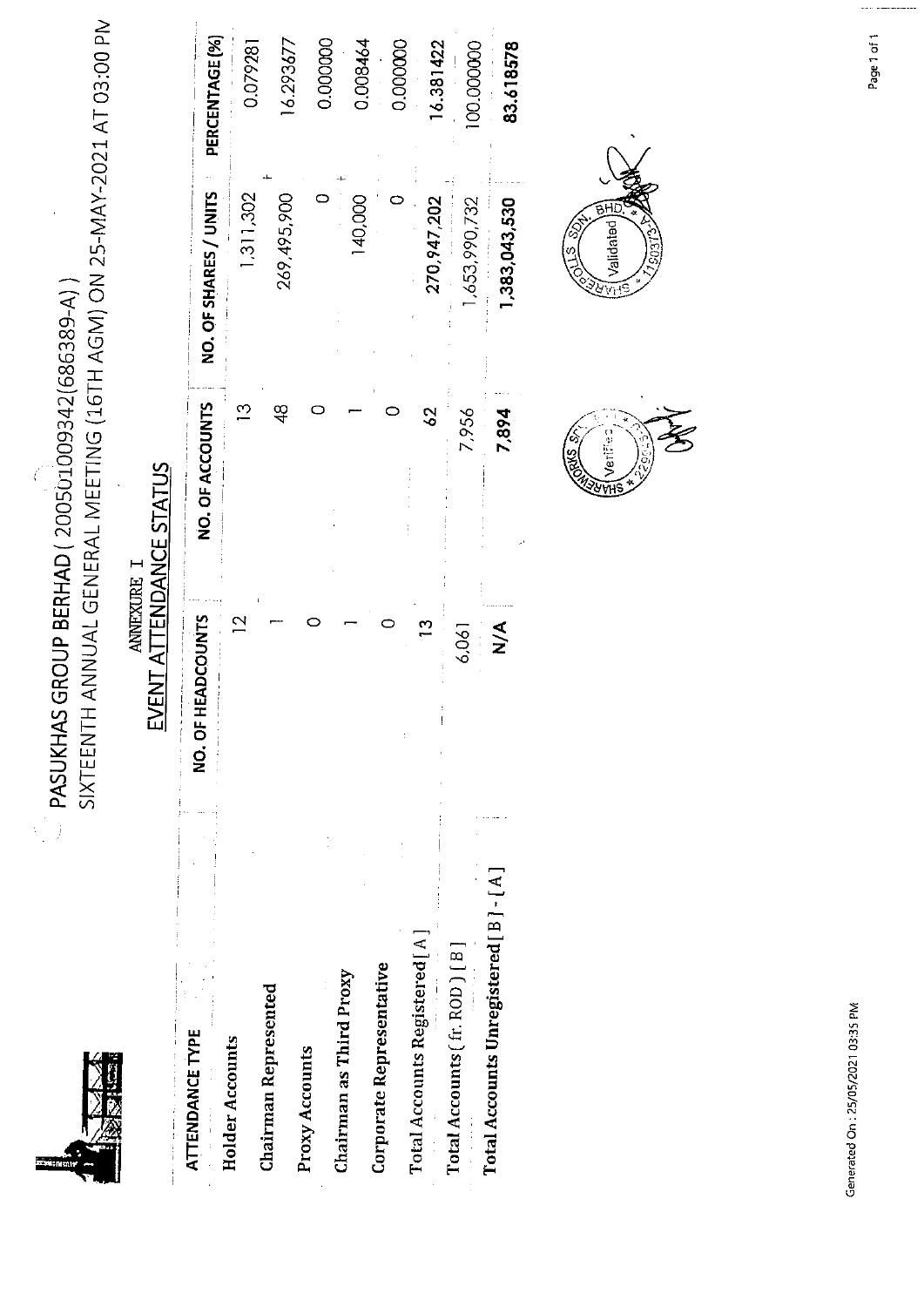$\ddot{\mathcal{A}}$ 

PASUKHA、AOUP BERHAD (200501009342(686389-A))

# SIXTEENTH ANNUAL GENERAL MEETING (16TH AGM)

BROADCAST VENUE AT LEVEL 4, MENARA LIEN HOE, NO. 8 PERSIARAN TROPICANA, TROPICANA GOLF & COUNTRY<br>RESORT 47410 PETALING JAYA, SELANGOR, MALAYSIA. Tuesday, 25 May 2021 at 03:00 PM

### ANNEXURE II

## RESULT ON VOTING BY HEAD COUNT

| RESOLUTION                                                            | VOTED          | b<br>20.<br>2<br><b>DERS</b><br>SHAREHOLDERS / UNITHOL | NO. OF<br>SHARES / UNITS | % OF<br>SHARES / UNITS | <b>ABSTAIN*</b>       |
|-----------------------------------------------------------------------|----------------|--------------------------------------------------------|--------------------------|------------------------|-----------------------|
| <b>ORDINARY RESOLUTION 1</b>                                          | FOR            |                                                        |                          |                        | NO. OF SHARES / UNITS |
| TO RE-ELECT WAN THEAN HOE WHO<br><b>RETIRES</b>                       |                |                                                        | 270,237,902              | 99.924088              |                       |
|                                                                       | AGAINST        |                                                        | 205,300                  | 0.075912               | 504,000               |
| <b>ORDINARY RESOLUTION 2</b>                                          | FOR            |                                                        |                          |                        |                       |
| TO RE-ELECT MEJAR DATO' ISMAIL BIN<br>AHMAD WHO RETIRES               |                |                                                        | 270,337,902              | 99.961064              |                       |
|                                                                       | <b>AGAINST</b> |                                                        | 105,300                  | 0.038936               | 504,000               |
| TO RE-ELECT DATO' NIK ISMAIL BIN DATO'<br>ORDINARY RESOLUTION 3       | FOR            |                                                        | 270,237,902              | 99.924088              |                       |
| NIK YUSOFF WHO RETIRES                                                | <b>AGAINST</b> |                                                        | 205,300                  |                        | 504,000               |
| <b>ORDINARY RESOLUTION 4</b>                                          |                |                                                        |                          | 0.075912               |                       |
| TO RE-ELECT MAK SIEW WEI WHO<br><b>RETIRES</b>                        | FOR            |                                                        | 270,237,902              | 99.924088              |                       |
|                                                                       | AGAINST        |                                                        | 205,300                  | 0.075912               | 504,000               |
| <b>ORDINARY RESOLUTION 5</b>                                          |                |                                                        |                          |                        |                       |
| TO RE-ELECT TANG BOON KOON WHO<br><b>RETIRES</b>                      | <b>FOR</b>     |                                                        | 270,237,902              | 99.924088              |                       |
|                                                                       | AGAINST        |                                                        | 205,300                  |                        | 504,000               |
| <b>ORDINARY RESOLUTION 6</b>                                          |                |                                                        |                          | 0.075912               |                       |
| DIRECTORS' FEES AMOUNTING TO<br>TO APPROVE THE PAYMENT OF             | FOR            |                                                        | 270,235,900              | 99.923347              |                       |
| RM600,000 TO THE DIRECTORS OF THE<br>COMPANY                          | AGAINST        |                                                        | 207,302                  | 0.076653               | 504,000               |
| TO APPROVE THE PAYMENT OF<br><b>OEDINARY RESOLUTION 7</b>             | <b>FOR</b>     | 5                                                      |                          |                        |                       |
| DIRECTORS' BENEFITS TO THE DIRECTORS                                  |                |                                                        | 270,235,900              | 99.923347              |                       |
| OF THE COMPANY AND ITS SUBSIDIARIES<br>UP TO AN AMOUNT OF RM1,000,000 | AGAINST        | c                                                      | 207,302                  | 0.076653               | 504,000               |
|                                                                       |                | Validated<br>Bī,<br>inec                               |                          |                        |                       |
|                                                                       |                | 9948.                                                  |                          |                        | Page 1 of 2           |
|                                                                       |                |                                                        |                          |                        |                       |